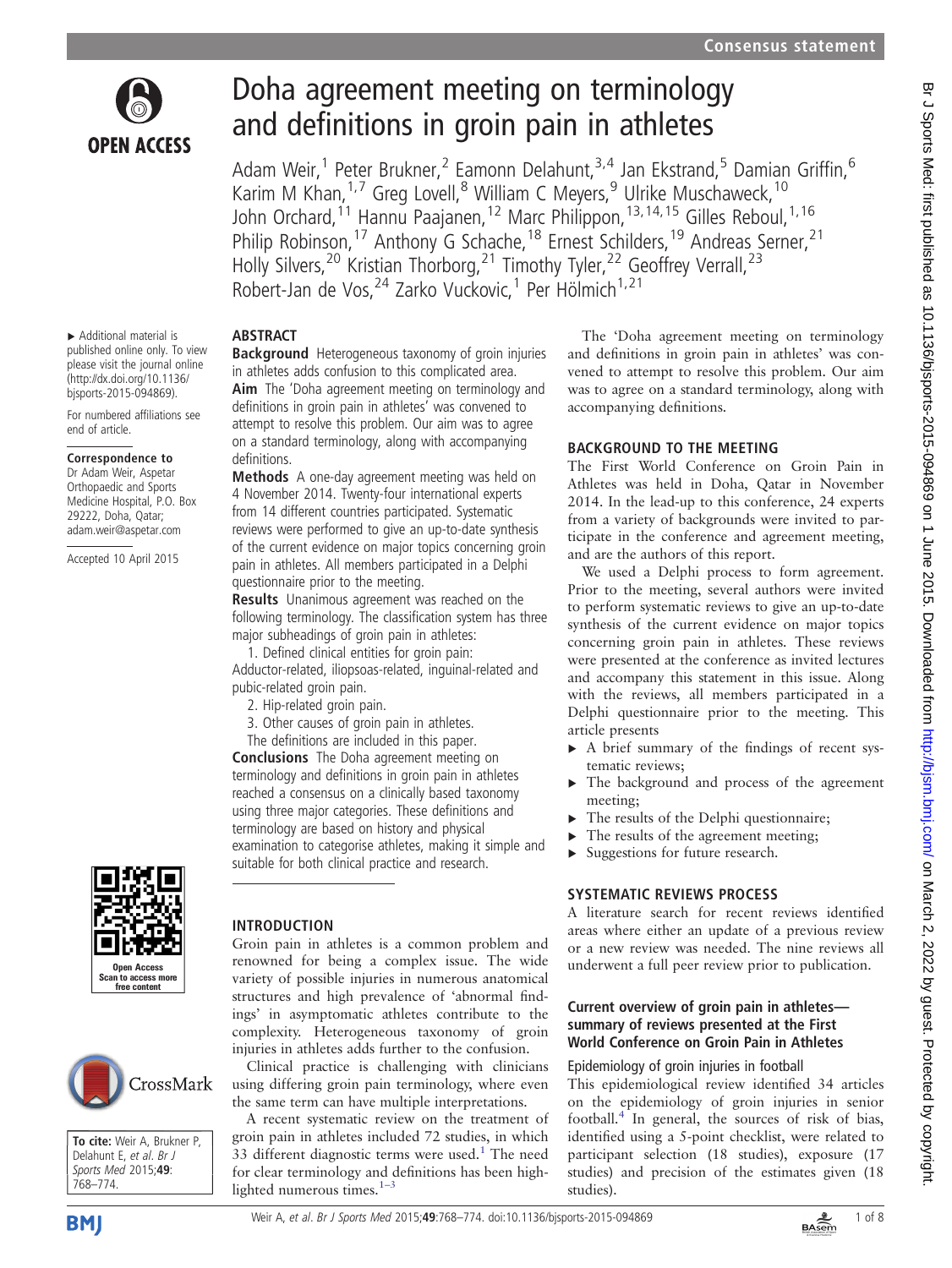Groin injuries in male club football accounted for 4–19% of all injuries, and 2–14% in women. An aggregated data analysis of 29 studies found a higher proportion of groin injuries in men (12.8%) than women (6.9%, absolute difference 5.9%, 95% CI 4.6% to 7.1%). Groin injury rates in males were 0.2–2.1/1000 h and 0.1–0.6/1000 h in women (rate ratio 2.4, 95% CI 2.0 to 2.9). Future studies should instead: include clear definitions of injury classifications; consider using definitions other than only time loss to identify ongoing chronic issues; be performed in regions outside Scandinavia and address the sources of bias mentioned above.

#### Epidemiology of groin injuries in non-soccer elite sports

This review focused on elite non-soccer team sports and summarised 31 papers identified where more than 10 team seasons of groin or groin region injury incidence was reported.<sup>[5](#page-7-0)</sup> These studies used varying injury definitions and also considered varying injury categories from general to specific (all groin/hip region injuries, groin injuries, adductor muscle strains, intra-articular hip injuries). This heterogeneity makes it hard to compare results between studies.

When playing the same sport, males had greater injury incidence of groin injury than females (RR 2.45, 95% CI 2.06 to 2.92). The sports with a high rate of groin injury were ice hockey and the football codes where field kicking is common (Australian football, Gaelic football). Within the football codes, player positions involving more kicking had a higher incidence. Uniform injury classification and definitions would improve comparison of results across studies.

#### Risk factors for groin injuries in athletes

An update of a previous review was performed.<sup>[6](#page-7-0)</sup> There were 29 studies identified and methodological heterogeneity precluded meta-analysis, so a 'levels of evidence' approach was used. The majority of studies were cohort studies and the median quality score (Downs and Black) was 11/33 (range 6–20).

There is level 1 and 2 evidence that previous groin injury, higher level of play, reduced hip adduction (absolute and relative to abduction) strength and lower levels of sport-specific training are associated with an increased risk of groin injury in athletes. To date, there has been virtually no investigation of the relationship between exposure/athletic load and risk. Future studies should be large enough to ensure around 50 cases to examine for moderate to strong associations and include clear injury definitions. Prevention studies on the role of interventions for established risk factors should be performed.

#### Factors associated with hip and groin pain in athletes

While risk factor studies should ideally be prospective in design, cross-sectional and case–control studies allow multiple factors to be examined in smaller populations. While no cause–effect relationship can be determined, these factors can be considered in future studies on risk factors, investigations and treatment. A new systematic review<sup>[7](#page-7-0)</sup> with a meta-analysis examining factors differentiating athletes with and without groin pain was carried out.

There were 17 studies included of which 10 were high quality. In total, 62 different measures were investigated. Eight studies were suitable for meta-analysis. Meta-analysis showed that athletes with hip and groin pain had: pain and lower strength on adductor squeeze test, reduced hip internal rotation and bent knee fallout, but that hip external rotation was the same as controls.

When data could not be pooled, a 'levels of evidence' synthesis was performed. There was strong evidence that athletes with

hip and groin pain have: lower patient-reported outcome (PRO) scores and altered trunk muscle function compared to controls. Moderate evidence was found that bone marrow oedema and secondary cleft signs are associated with hip and groin pain in athletes compared to asymptomatic controls.

Diagnostic accuracy of clinical tests for hip-related groin pain

Clinical examination of the hip joint presents a challenge in clinical practice. A systematic review in 2013 identified 25 studies related to the diagnostic accuracy of clinical tests for the hip joint.<sup>8</sup> Ten studies were of high quality. The meta-analysis of 14 papers showed that most tests possess weak diagnostic properties. The patella-pubic percussion test was shown to have excellent sensitivity and good specificity for femoral neck fractures.

There has been increasing interest in hip labral pathology and femoroacetabular impingement in athletes. A new systematic review with meta-analysis on the diagnostic accuracy of clinical tests for the diagnosis of hip femoroacetabular impingement/ labral tears was performed.<sup>[9](#page-7-0)</sup> It identified 21 studies, of which only one was of high quality. Few hip tests have been investigated sufficiently in high-quality studies to establish their role in clinical decision-making. Nine studies were suitable for meta-analysis. Meta-analysis showed that flexion-adductioninternal rotation test (FADIR test) and flexion-internal rotation possessed only screening accuracy.

#### Imaging in long-standing groin pain in athletes

A recent review identified 17 articles on imaging in athletes with long-standing adductor-related or symphyseal pain.<sup>[2](#page-7-0)</sup> Twelve articles were on MRI, four on radiography and one on ultrasound. Common methodological weaknesses of the studies included: lack of or inadequate control group, small sample sizes, lack of or incomplete clinical information on participants and unknown reliability of the assessment of the imaging findings reported. Confusing terminology and undefined diagnostic labels were often used, making study interpretation difficult.

Four findings were commonly reported in athletes with longstanding adductor-related or symphyseal groin pain: degenerative changes of the symphyseal joint, adductor muscle insertion pathology, pubic bone marrow oedema and secondary cleft signs. Their exact clinical relevance for treatment or prognosis remains unclear.

## Patient-reported outcome measures for athletes with hip and groin pain

Very few studies have been performed in which validated outcome measures have been used.<sup>[1](#page-6-0)</sup> A number of measures have been developed to allow reliable and valid assessment of athletes with hip and groin pain. A new systematic review identified 20 studies in which 9 different PRO questionnaires were examined.[10](#page-7-0) The quality was determined using the COnsensus-based Standards for the selection of health Measurement INstruments list (COSMIN) and an evaluation of the measurement properties. The Hip And Groin Outcome Score (HAGOS), Hip Outcome Score (HOS), International Hip Outcome Tool-12 (IHOT-12) and IHOT-33 were recommended for the assessment of hip-related groin pain in young and middle-aged athletes. HAGOS was the only PRO aimed at young-aged and middle-aged athletes with groin pain.

## Treatment of groin injuries in athletes

A new systematic review on the treatment of groin pain in athletes identified 72 studies, which were assessed for their methodological quality.[1](#page-6-0) The majority of studies (90%) were case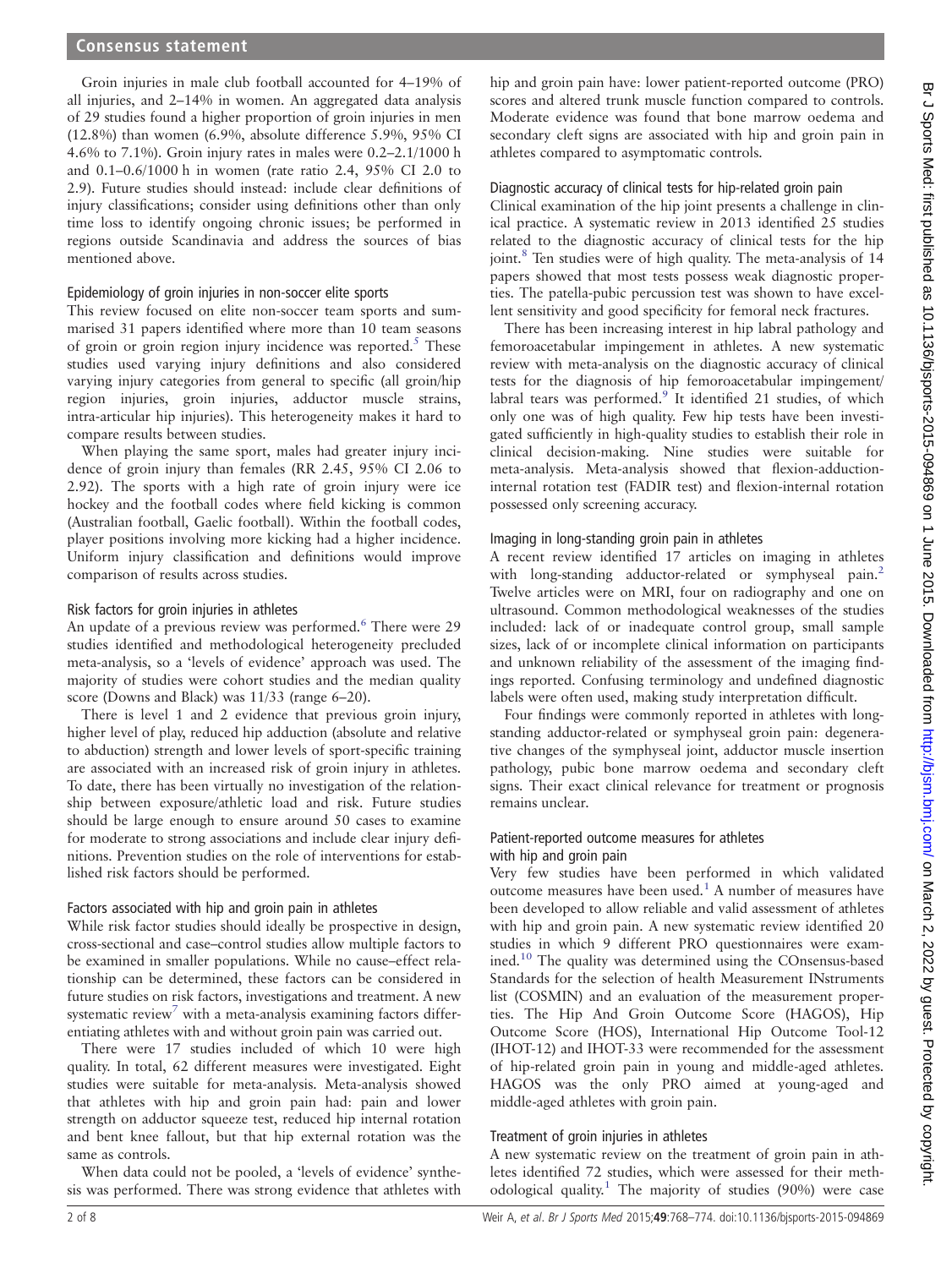series, of which 80% were retrospective. Twenty-five per cent reported on conservative treatment and 75% on surgical treatment for groin pain. Only four studies were of high quality. Blinding of the participants was not performed in any study and only two studies blinded the outcome assessor or concealed treatment allocation. Thirty-three different diagnostic terms were used, often with different interpretations for the same term between studies.

A significant association was found with methodologically weaker studies reporting higher treatment success percentages. There has been no significant improvement in the quality of studies published over the past 30 years. A level of evidence approach was used to synthesize the results.

There is moderate evidence that for long-standing adductorrelated groin pain:

- 1. Supervised active physical training results in a higher success and percentage of athletes returning to play than passive physical therapy modalities.
- 2. Multimodal treatment including manual adductor manipulation can result in a faster return to play, but not a higher treatment success, than a partially supervised active physical training programme.
- 3. Partial release of the adductor longus tendon is effective for return to sport over time.

Additionally, there is moderate evidence that, for athletes with inguinal-related groin pain, laparoscopic hernia repair results in lower pain and a higher percentage returning to play than conservative treatment.

## Prevention of groin injuries in athletes

A new systematic review with a meta-analysis of randomised controlled trials on the prevention of groin injuries in sports was performed.<sup>11</sup> Seven trials, with six on football and one on handball, were identified. Two studies used an adductor strengthening programme, two studied the FIFA '11' preventive programme and two looked at balance training. The final study used a presentation to educate players.

In total, there were 4191 participants included in the prevention studies and they sustained 157 injuries. After data pooling, no significant groin injury prevention effect was found (relative risk 0.81; 95% CI 0.60 to 1.09). A potentially clinically relevant, but not statistically significant, reduction of 19% was found on meta-analysis. Future studies should focus on high-risk sports such as football or ice hockey and be adequately powered.

## Return to sports after hip surgery for femoroacetabular impingement in athletes

A new systematic review identified 18 moderate to high-quality case series reporting on return to sports after surgery for femoroacetabular impingement.[12](#page-7-0) In total, 977 athletes were included with 738 (76%) undergoing arthroscopy, 180 (18%) open surgery and 59 (6%) using a mini-direct anterior approach. There is limited evidence that, on average, 87% of the athletes returned to sport after hip surgery with 82% attaining the preinjury level of sport. However, these relatively high rates of return to sport are not always maintained with longer term follow-up. As all available studies are case series (Level of Evidence IV), and many have a retrospective design, the outcomes should be interpreted with caution. There is a clear need for high-quality studies, and a recent Cochrane review identified four ongoing trials on surgery and conservative treatment for femoroacetabular impingement.<sup>[13](#page-7-0)</sup>

## Background and process of the agreement meeting Selection of members

Members were invited to ensure representation of different countries, specialties and opinions. Where possible, members were chosen who had previously published on groin pain in athletes. The names and affiliations can be found in the authors' list. They did not represent specific organisations but were selected for their expertise.

## Expert group demographics

The group comprised 24 international experts from 14 different countries. There were 7 sports medicine physicians, 6 physiotherapists, 5 general surgeons, 4 orthopaedic surgeons, 1 radiologist and 1 combined orthopaedic and general surgeon. The members had been practising for an average of 22.8 (SD ±8.9) years since qualifying. Twenty-one members had clinical practice roles and three had full-time research and education posts. The clinicians estimated that they saw a median of 150 (IQR 30–400) patients with groin pain in a year, of which 90 (IQR 30–150) were athletes. One expert (RJdV) was brought in for his expertise on research and reviews, and to present a summary of current terminology.

## Delphi procedure

Prior to the meeting, one member of the expert group (AW) prepared two clinical cases in which the history, physical examination and selected imaging findings were sent to the members of the groin expert group  $(n=23)$ .<sup>[14](#page-7-0)</sup> They all completed a standardised questionnaire and provided their preferred terms to describe the diagnoses. The results were returned to the coordinator (AW) with the members being blinded to each other's answers. Once all members had completed the questionnaire, and in advance of the meeting itself, a summary of the results was circulated to the members. The full process and results are published by Weir, et al.  $^{15}$  $^{15}$  $^{15}$ 

A short summary of the history and clinical findings of both cases is included in online supplementary appendix 1.

Case 1—First diagnostic term

For case 1, the frequency of the 9 different terms used to describe the first possible diagnosis was:

Six adductor-related groin pain, 6 adductor tendinopathy, 4 adductor enthesiopathy, 2 femoro-acetabular impingement (FAI), 1 adductor tendinitis, 1 adductor strain, 1 pubic bone stress injury, 1 pubic bone fibrocartilage separation and 1 chronic low grade capsular/enthesis stress.

Case 1—Second diagnostic term

Thirteen experts gave a second term to describe the diagnosis for case 1:

Two osteitis pubis, 2 adductor tendinopathy, 1 FAI, 1 CAM lesion, 1 adductor strain, 1 osteoarthritis of pubic symphysis, 1 adductor tear, 1 pubic bone marrow oedema, 1 pubic ring failure, 1 adductor longus teno-osseous defect and 1 combination of multiple (>2) diagnostic terms.

Case 1—Third diagnostic term

Three experts gave a third term to describe the diagnosis for case 1:

1 adductor tendinopathy, 1 FAI and 1 pubic plate tear.

Case 2—First diagnostic term

For case 2, the frequency of the 11 different terms used to describe the first possible diagnosis was:

Nine inguinal-related groin pain, 3 sports hernia, 2 incipient hernia, 2 inguinal disruption, 1 Gilmore's groin, 1 pubic bone fibrocartilage separation, 1 inguinal canal aponeurosis strain, 1 ilioinguinal disruption, 1 enthesopathy inguinal ligament,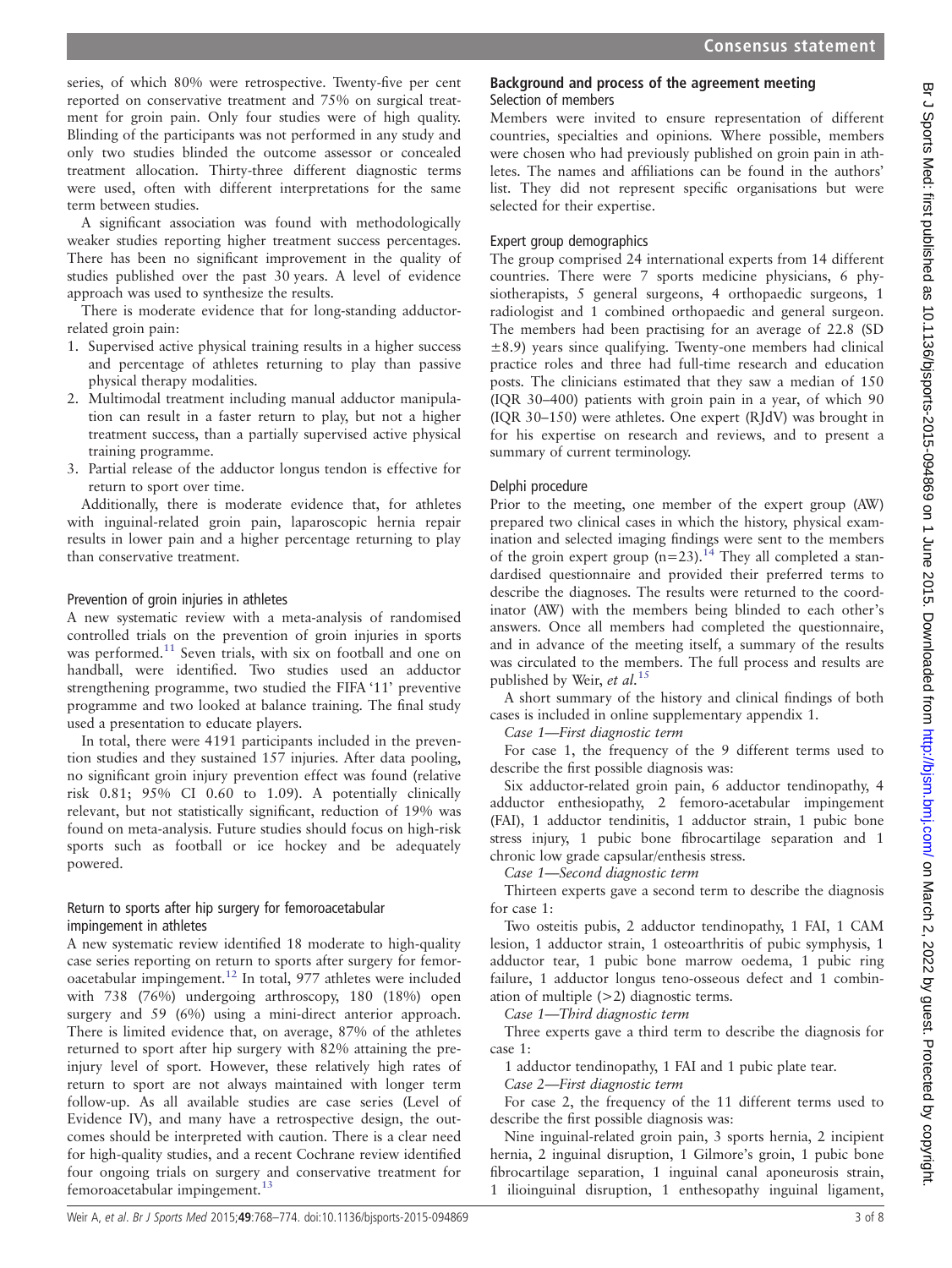1 posterior wall weakness, 1 core muscle injury and 1 hip chondral surface damage.

Case 2—Second diagnostic term

Ten experts gave a second term to describe the diagnosis in case 2:

Two hip labral tear, 1 posterior wall weakness, 1 superficial inguinal ring insufficiency, 1 enthesopathy of the conjoined tendon, 1 rectus abdominus strain, 1 pubic symphysis pathology, 1 adductor tendinopathy, 1 FAI and 1 combination of multiple (>2) diagnostic terms.

## Case 3—Third diagnostic term

Four experts gave a third term to describe the diagnosis in case 2:

One pubic cleft arthritis, 1 transversus abdominis strain, 1 tear of the posterior inguinal wall and 1 combination of multiple  $(>2)$  diagnoses.

In total, 18 different terms were used to describe the diagnosis for the first case, while 22 different terms were used for the second case.

The results of the Delphi procedure confirmed the disparity in current terminology and demonstrated the need for the meeting. The results were presented briefly at the meeting, along with an overview of the terminology and definitions used in the treatment studies identified in the review.<sup>[1](#page-6-0)</sup> Prior to the meeting, all members were given the opportunity to present the use of certain preferred terms or classification systems. Five members offered to present at the meeting. The meeting itself is described in the following section.

#### Agreement meeting process

Aspetar Orthopaedic and Sports Medicine Hospital, Doha, Qatar hosted the Agreement Meeting on 4 November 2014. During the meeting, the panel chairperson (PB) did not adopt an advocacy position for any specific terminology. The chairperson was responsible for directing the agreement meeting itself. Two members (AW, KMK) noted the terms suggested and summarised these for the members. Five members (WM, GV, PH, HP and PR) gave short presentations to the group. Two members (RJdV, AS) also presented data of the currently used terminology in intervention studies for long-standing groin pain and acute groin injuries, respectively. A discussion then followed during which a single set of terms and definitions were agreed on. During the day when there was disagreement on some points, a voting system was used. For example, on the issue of inguinal-related groin pain, there was discussion that the use of 'inguinal' as a term may give the impression of the presence of an occult inguinal hernia, while there was unanimous agreement that there is no occult inguinal hernia present. Unanimous agreement was reached on the following terms and definitions.

There were some important considerations that are presented here as a preamble to the terms.

## Groin pain in athletes

Groin pain in athletes was the group's preferred umbrella term ahead of others such as athletic pubalgia, athletic groin pain, sports groin pain, athletes' groin, etc because it is clearly descriptive. It cannot be misunderstood to be a diagnostic term. The group did not specifically define the term athlete.

## Clinical examination based classification system preferable

To ensure that the system proposed would be both generalisable and straightforward for use in everyday practice, a clinically based classification system was preferred by the group. This

means that a thorough history and physical examination are essential. The fact that the role of imaging is yet to be fully clarified was also felt to be a reason to opt for a system based solely on history and physical examination findings. The group recognised that there is no currently accepted gold standard for history, examination or imaging, with regard to diagnosis. In addition, the high prevalence of findings in asymptomatic athletes makes the use of imaging to diagnose groin pain in athletes difficult.

The group also emphasised that palpation is important to identify the painful structures. Palpation must be precise as numerous structures in the groin are in close proximity, and can refer pain to overlapping areas. The term tenderness is defined in this system as discomfort or pain when the area is palpated, and the athlete recognises this to be their specific injury pain.

## Long-standing groin pain

The main focus of the day was on the entities in long-standing groin pain and the majority of the published literature also concerns long-standing groin pain. The group did not specify the exact duration they considered to be long-standing. Longstanding groin pain can start either gradually or suddenly and does not refer to the mechanism of onset, but refers only to the duration of symptoms.

## Acute groin injuries

The group briefly considered acute groin injuries. Acute injuries refer to the manner in which the athlete first felt the pain, that is, sudden onset. This is a descriptive term and does not refer to the underlying risk factors or aetiology of these injuries. The group considered acute groin injuries to be those with a specific inciting event. It was noted that there is a lack of evidence pertaining to acute groin injuries. The group felt that in general the system proposed below could potentially be used to classify the majority of acute groin injuries into entities.

Consequently, a careful history along with clinical examination and assesment comprising palpation, stretching and resistance testing is critical. In cases with severe pain, it may be hard to perform a thorough physical examination.

More studies are needed to examine the roles of examination and further investigations in acute groin injuries. The group recognised that some acute groin injuries such as proximal rectus femoris injuries would not readily fit into the classification system currently proposed. Further work will be needed to refine this system to fully encompass the entire spectrum of acute groin injuries.

The classification system has three major subheadings of groin pain in athletes.

#### Classification system

- 1. Defined clinical entities for groin pain: Adductor-related, iliopsoas-related, inguinal-related and pubic-related groin pain
- 2. Hip–related groin pain
- 3. Other causes of groin pain in athletes

The majority of the day was spent discussing and defining these four entities. The term entity was chosen to reflect the recognisable pattern of symptoms and signs exhibited by the athlete.

In the history, in all cases the athlete should report pain in the affected region that worsens on exercise.

Palpation, resistance testing and stretching of affected muscle groups are used to categorise athletes into these entities. The pain reported by the athlete on resistance testing should also be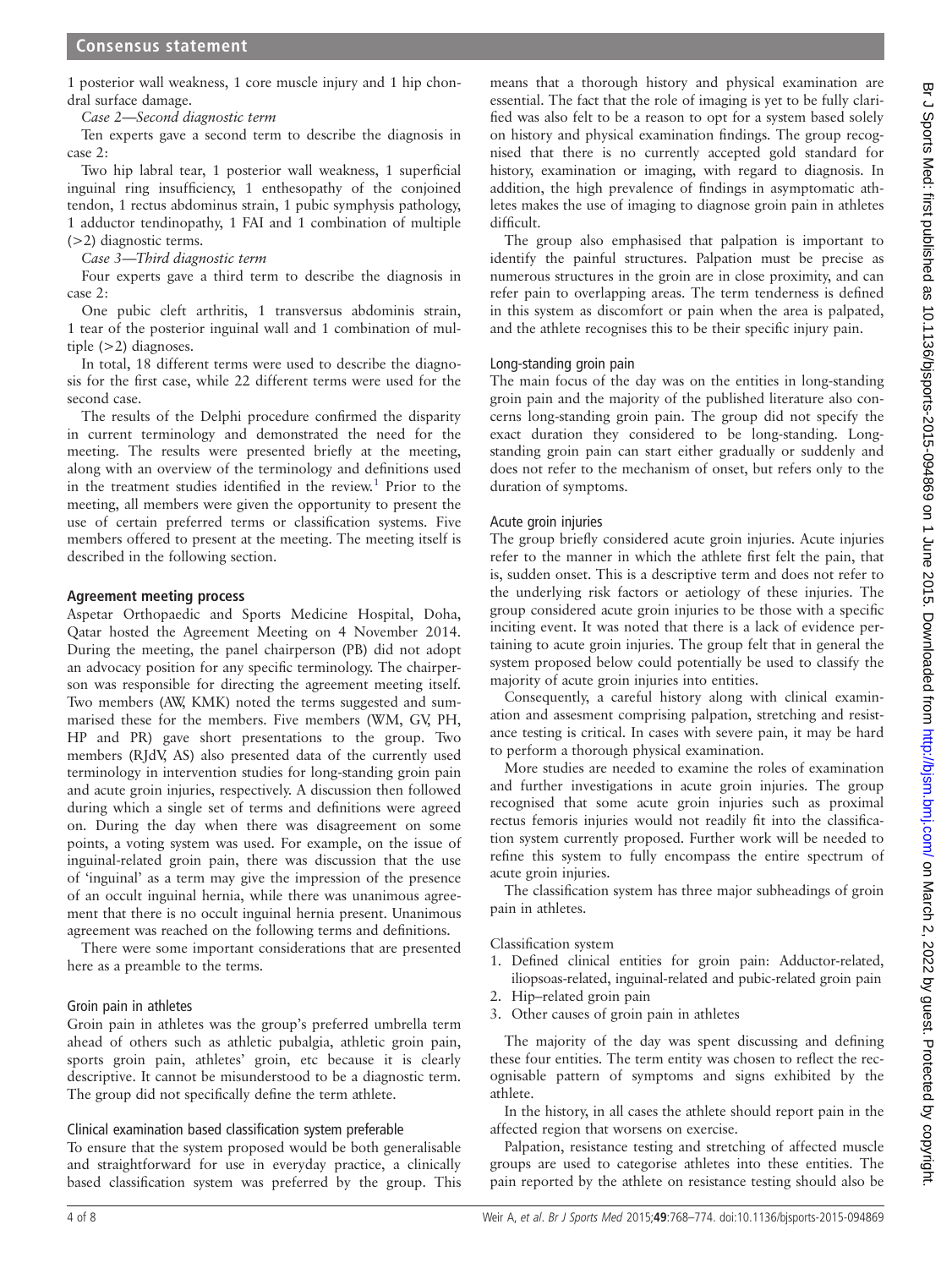Br J Sports Med: first published as 10.1136/bjsports-2015-094869 on 1 June 2015. Downloaded from <http://bjsm.bmj.com/> on March 2, 2022 by guest. Protected by copyright.

felt in the affected structure. For example, in adductor-related groin pain, the pain on resisted adduction testing should reproduce the athlete's recognisable pain in the adductors. Pain felt in a different location—for example, the inguinal region on resisted adduction testing—would not signify adductor-related groin pain.

The exact technique of physical examination was not discussed during the meeting. Such detail went beyond the scope of the one-day meeting to achieve this level of detail. The intraobserver and interobserver reliability of several elements of the physical examination has been explored previously and found to be acceptable for use in practice.<sup>[16](#page-7-0)</sup> An athlete can have more than one entity, in which case multiple entities can be diagnosed.

#### 1. Defined clinical entities for groin pain

#### Adductor-related groin pain

Adductor tenderness AND pain on resisted adduction testing.

#### Iliopsoas-related groin pain

#### Iliopsoas tenderness

The group agreed that iliopsoas-related groin pain is more likely if there is pain on resisted hip flexion AND/OR pain on stretching the hip flexors.

#### Inguinal-related groin pain

Pain location in the inguinal canal region AND tenderness of the inguinal canal. No palpable inguinal hernia is present.

The group agreed that inguinal-related groin pain is more likely if the pain is aggravated with resistance testing of the abdominal muscles OR on Valsalva/cough/sneeze.

#### Pubic-related groin pain

Local tenderness of the pubic symphysis and the immediately adjacent bone.

The group felt that there was no particular resistance test that specifically provoked symptoms related to pubic-related groin pain that could be used in conjunction with palpation.

The location of the four entities above is shown in figure 1.

#### 2. Hip–related groin pain

There was agreement that pain from the hip joint should always be considered as a possible cause of groin pain.

History should focus on the onset, nature and location of the pain and mechanical symptoms such as catching, locking, clicking or giving way. It was acknowledged that hip-related groin pain can be hard to distinguish from other causes and that it may coexist with other types of groin pain. The group recommended that physical examination including a passive range of motion and hip special tests (Flexion-abduction-external rotation (FABER) and Flexion-adduction-internal rotation (FADIR) test) should be performed in all cases when athletes present with groin pain.

The expert group found it hard to recommend single discriminatory clinical tests to identify the hip as a cause of groin pain in athletes. Previous studies demonstrated that while hip surgeons often do perform certain special tests, there are a large number used in clinical practice.<sup>[17](#page-7-0)</sup> Most clinical tests for the hip joint have good sensitivity but poor specificity.<sup>[6 7](#page-7-0)</sup> This means that clinical tests can be useful in practice for excluding hip-related groin.

Hip joint pathologies are difficult to rule in using clinical tests alone, as when there is a high clinical suspicion, a positive test does not greatly increase the post-test likelihood of hip joint

pathology being present. The general value of hip examination in the athlete is unknown as most studies investigating the value of hip joint special tests included a highly selected, pre-screened and referred population seen in specialised orthopaedic practice settings.

A detailed classification of the possible causes of hip-related groin pain in athletes, such as femoroacetabular impingement or labral tears, was outside the scope of this agreement process. Where there is a clinical suspicion, either through history or clinical examination, of hip-related pain, this should be investigated and treated appropriately.

## 3. Other conditions causing groin pain in athletes

The group emphasised that there are many other possible causes for groin pain in athletes. A high index of clinical suspicion is needed to identify these and clinicians need to be alert to the possibilities, especially when the symptoms cannot be easily classified into one of the commonly defined clinical entities.



Figure 1 Defined clinical entities for groin pain. Adductor-related groin pain: Adductor tenderness AND pain on resisted adduction testing. Iliopsoas-related groin pain: Iliopsoas tenderness+more likely if pain on resisted hip flexion AND/OR pain on hip flexor stretching. Inguinal-related groin pain: Pain in inguinal canal region AND tenderness of the inguinal canal. No palpable inguinal hernia is present. More likely if aggravated with abdominal resistance OR Valsalva/cough/sneeze. Pubic-related groin pain: Local tenderness of the pubic symphysis and the immediately adjacent bone. No particular resistance tests to test specifically for pubic-related groin pain.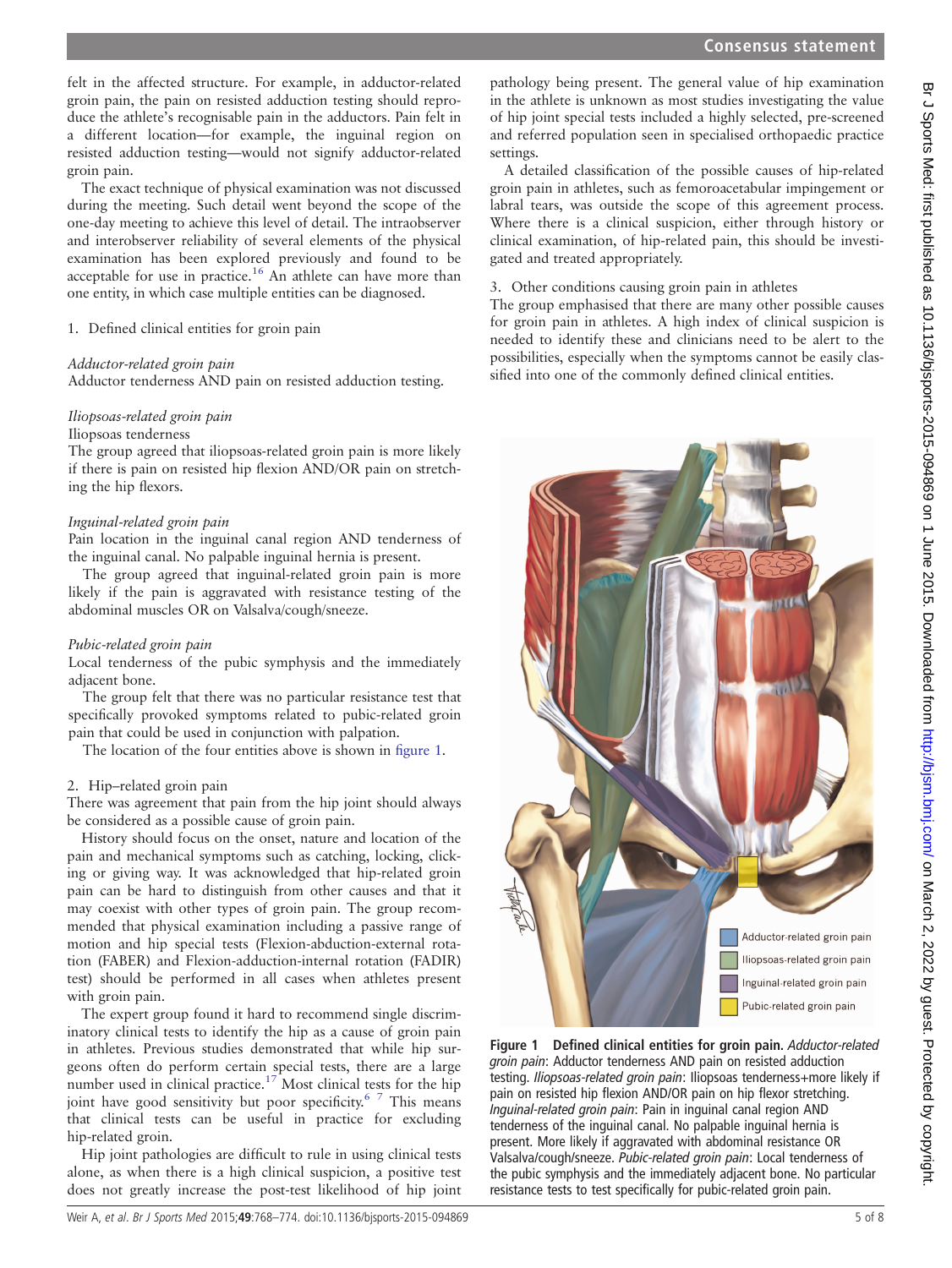## Consensus statement

There are numerous possible causes and a number are listed in table 1. The main categories are orthopaedic, neurological, rheumatological, urological, gastrointestinal, dermatological, oncological and surgical, but this list is not exhaustive as many rare conditions could possibly cause pain in the groin region.

A careful history and physical examination covering more than only the musculoskeletal system and appropriate additional investigations or referral are critical for identifying other possible causes.

#### Taxonomy and nomenclature: recommendation of terms to avoid using in groin pain in athletes

The group discussed and chose not to recommend a number of popular terms, including terms previously used by several members of the group. It was felt that it was not appropriate to incorporate such terms into the new classification system. There were differing reasons including a lack of specificity, uncertainty about the suggested underlying pathology, inappropriate or incorrect term or large degree of variation in how they have been used historically.

The terms that the group chose not to recommend were: adductor and iliopsoas tendinitis or tendinopathy, athletic groin pain, athletic pubalgia, biomechanical groin overload, Gilmore's groin, groin disruption, Hockey-goalie syndrome, Hockey groin, osteitis pubis, sports groin, sportsman's groin, sports hernia, sportsman's hernia.

#### Medicolegal considerations

The content of this agreement meeting statement reflects the opinions of the members of the group and all authors approved the final manuscript prior to publication. The content will need to be updated in the future and the group aims to update it again prior to 1 December 2018. The statement endeavours to present a way of classifying groin pain in athletes based on history and physical examination. It is not intended to be a standard of care and should not be interpreted as such. Healthcare providers must continue to base individual

treatments on the specific facts and circumstances of individual cases.

## Future directions

The systematic reviews included in this statement, along with the members of the group identified a number of areas that need further investigation.

The expert group recommends the following priorities for further research.

## Epidemiology

Future epidemiology studies should aim to specifically categorise groin pain in athletes. Studies should clearly state how the terms used are defined. The system provided here could be used to clinically differentiate groin pain to allow for a better understanding of the epidemiology. Future studies should: consider using definitions other than only time loss to identify ongoing chronic issues; be performed in regions outside Scandinavia; and address the sources of bias such as participant selection, exposure and precision of the estimates given. Studies can further explore the relationships between hip and groin pain.

#### Risk factors

Future studies investigating risk factors for groin pain in athletes should include clear definitions of the injuries recorded. Until now, the majority of studies have focused on intrinsic risk factors. Studies on extrinsic risk factors, such as training and match load, the relationships between hip and groin pain, and age of sports specification are needed. The relationship between groin pain in athletes and sports specific movements should be investigated further.

## Clinical examination and classification

The reliability of a number of tests that could be used to classify athletes according to the new classification system has already been established. There is little known about the reliability of examination, for pain and bulging, of the inguinal region in athletes with groin pain. Now that agreement has been reached on

Table 1 An overview of some of the possible causes of groin pain in athletes

| Entities defined during the meeting                                                                                                              | Other musculoskeletal causes                                                                                                                                                                                                                                                                                                                                                                         | Not to be missed                                                                                                                                                                                                                                                                                                                                                                                                                                                                                                                                                                                                                                                                                                                                                  |
|--------------------------------------------------------------------------------------------------------------------------------------------------|------------------------------------------------------------------------------------------------------------------------------------------------------------------------------------------------------------------------------------------------------------------------------------------------------------------------------------------------------------------------------------------------------|-------------------------------------------------------------------------------------------------------------------------------------------------------------------------------------------------------------------------------------------------------------------------------------------------------------------------------------------------------------------------------------------------------------------------------------------------------------------------------------------------------------------------------------------------------------------------------------------------------------------------------------------------------------------------------------------------------------------------------------------------------------------|
| Adductor-related groin pain<br>Iliopsoas-related groin pain<br>Inquinal-related groin pain<br>Pubic-related groin pain<br>Hip-related groin pain | Inquinal or femoral hernia<br>Posthernioplasty pain<br>Nerve entrapment<br>$\triangleright$ Obturator<br>llioinguinal<br>$\blacktriangleright$ Genitofemoral<br>$\blacktriangleright$ Iliohypogastric<br>Referred pain<br>Lumbar spine<br>$\blacktriangleright$ Sacroiliac joint<br>Apophysitis or avulsion fracture<br>Anterior superior iliac spine<br>Anterior inferior iliac spine<br>Pubic bone | Stress fracture<br>$\blacktriangleright$ Neck of femur<br>Pubic ramus<br>Acetabulum<br>Hip joint<br>Slipped capital femoral epiphysis (adolescents)<br>Perthes' disease (children and adolescents)<br>Avascular necrosis/transient osteoporosis of the head of the femu<br>Arthritis of the hip joint (reactive or infectious)<br>Inquinal lymphadenopathy<br>Intra-abdominal abnormality<br>Prostatitis<br>Urinary tract infections<br>Kidney stone<br>Appendicitis<br>$\blacktriangleright$ Diverticulitis<br>Gynaecological conditions<br>Spondyloarthropathies<br>$\triangleright$ Ankylosing spondylitis<br><b>Tumours</b><br>Testicular tumours<br>Bone tumours<br>Prostate cancer<br>Urinary tract cancer<br>Digestive tract cancer<br>Soft tissue tumours |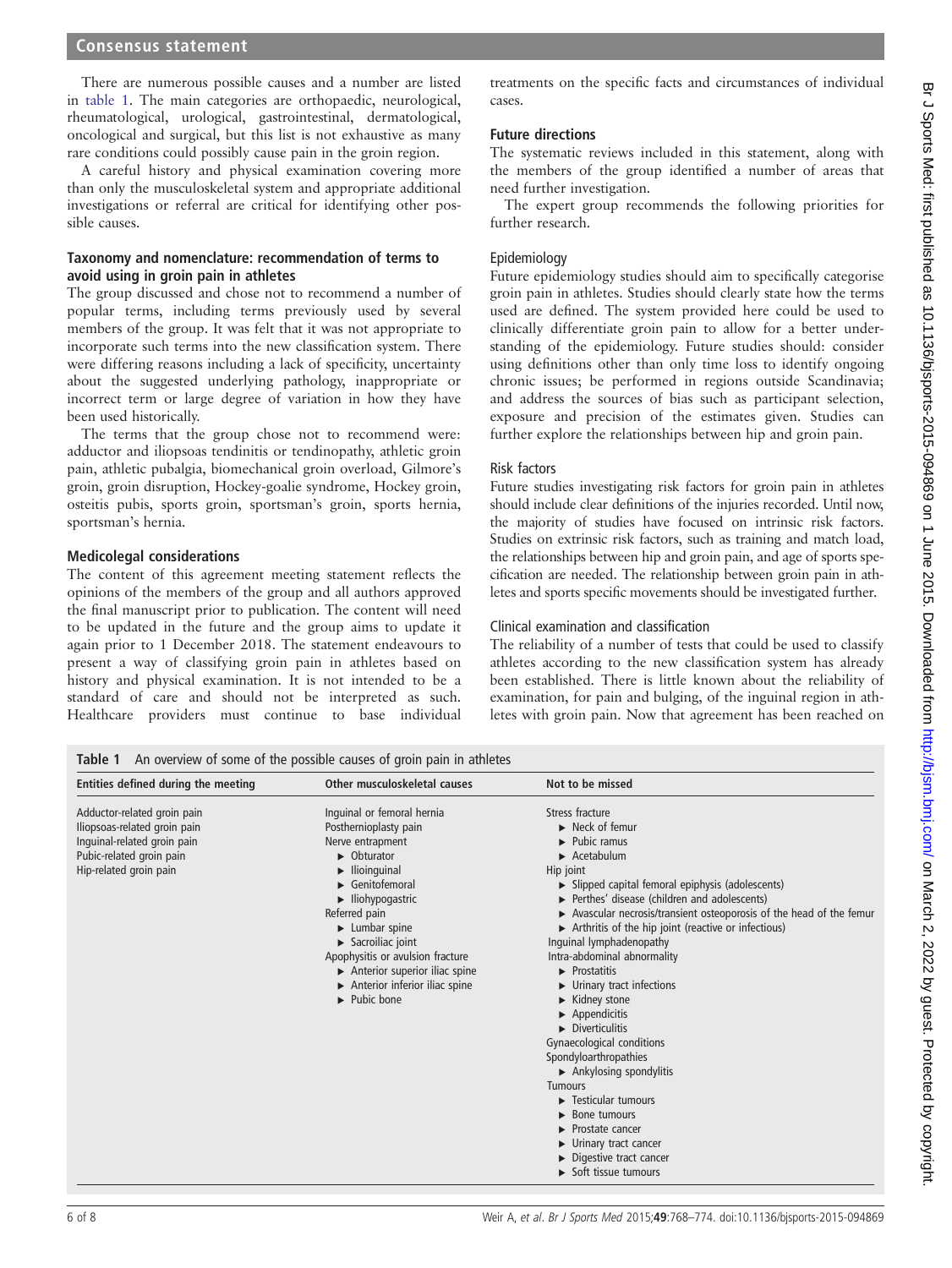<span id="page-6-0"></span>the new terminology, the performance of this system in clinical practice needs to be examined. Athletes with groin pain should be examined independently by multiple clinicians to see if they can be reliably classified in practice.

# Imaging

The high prevalence of radiological changes in athletes has been well documented. The reliability of various imaging modalities should be investigated. There is little known on the predictive value of these changes in asymptomatic populations with regard to the onset of groin pain. The role of imaging in the prediction of treatment response or prognosis in those with groin pain should be explored. This information will enable a better understanding of the clinical relevance of findings observed when imaging is performed for athletes with groin pain. Imaging studies should use suitable and larger control groups, clear descriptions of the clinical findings, reliable and reproducible imaging protocols and clear terminology. Standard imaging protocols should be developed for the investigation of hip-related groin pain.

## Outcome measures

The use of validated outcome measures should be encouraged. HAGOS appears to be the only PRO aimed at young to middle-aged adults, including athletes, that addresses pain and dysfunction in the groin area. It  $(HAGOS)^{18}$  $(HAGOS)^{18}$  $(HAGOS)^{18}$  can therefore be recommended for assessment in this population. HAGOS,<sup>18</sup> HOS,<sup>[19](#page-7-0)</sup> IHOT-12<sup>20</sup> and IHOT-33<sup>21</sup> can be recommended in the assessment of young to middle-aged adults with hip-related groin pain. There is insufficient evidence to recommend other PRO instruments at present.

Larger studies, including item response theory (IRT) models, would improve the understanding of these measures and their clinimetric properties, for their use on the individual level, and across different groin conditions, sports, age groups, genders, nationalities and cultures.

## **Treatment**

More high-quality randomised controlled trials comparing different treatments are needed. Establishing minimal reporting criteria was recommended, and these recommendations accompany are published in the paper by Delahunt, et  $al.^{22}$  $al.^{22}$  $al.^{22}$  These standards are a resource for all who plan to undertake treatment studies. Improved reporting quality and homogeneity will ensure quality and assist in interpreting and understanding studies in clinical practice. The combination of a uniform terminology and minimal reporting standards should help to ensure better quality studies.

## Prevention

The recent meta-analysis of randomised trials did not show significant reductions in the number of groin injuries. Future studies should focus on high-risk sports such as football or ice hockey and be adequately powered. Until now, studies have focused on strengthening, balance training and education; other interventions could also be studied. For hip-related groin pain, the role of screening and prevention should be investigated, with special attention given to the adolescent period.

## Acute groin injuries

Very few studies on acute groin injuries have been performed. Epidemiological studies including a description of the mechanism of onset and location are needed. Injury mechanisms, treatment and prognosis have never been evaluated in detail and should also be investigated.

# **CONCLUSION**

The Doha Agreement Meeting on terminology and definitions in groin pain in athletes reached a consensus on a clinically based taxonomy. Groin pain in athletes was divided into three major categories:

- 1. Defined clinical entities for groin pain: adductor-related, iliopsoas-related, inguinal-related and pubic-related groin pain.
- 2. Hip-related groin pain.
- 3. Other causes of groin pain in athletes.

These definitions and terminology are based on history and physical examination to categorise athletes, making it simple and suitable for both clinical practice and research.

## Author affiliations <sup>1</sup>

<sup>1</sup>Aspetar Orthopaedic and Sports Medicine Hospital, Doha, Qatar

2 Latrobe University, Melbourne, Victoria, Australia

<sup>3</sup>School of Public Health, Physiotherapy and Population Science, University College Dublin, Dublin, Ireland

<sup>4</sup>Institute for Sport and Health, University College Dublin, Dublin, Ireland <sup>5</sup>Football Research Group, Department of Medicine and Health, University of Linköping, Linkoping, Sweden

<sup>6</sup>Warwick Medical School, University Hospitals of Coventry and Warwickshire NHS Trust, Coventry, UK

<sup>7</sup>Department of Family Practice, University of British Columbia, Vancouver, British Columbia, Canada

<sup>8</sup> Australian Institute of Sport, Bruce, Australian Capital Territory, Australia 9 Vincera Institute, Philadelphia, Pennsylvania, USA

<sup>10</sup>Hernia centre Dr. Muschaweck, Munich, Germany<br><sup>11</sup>School of Public Health, University of Sydney, Sydney, New South Wales, Australia<br><sup>12</sup>Kuopio University Hospital and University of Eastern Finland, Kuopio, Finland<br><sup>13</sup>

University of Leeds, Leeds, UK

<sup>18</sup>Department of Mechanical Engineering, The University of Melbourne, Melbourne,

Victoria, Australia<br><sup>19</sup>Fortius Clinic, Leeds Beckett University, The Wellington Hospital, London, UK

20Santa Monica Sports Medicine Foundation & Institute for Sports Science, University of Delaware, Delaware, USA<br><sup>21</sup>Sports Orthopedic Research Center — Copenhagen (SORC-C), Department of

Orthopedic Surgery, Amager-Hvidovre Hospital, Copenhagen, Denmark 22The Nicholas Institute of Sports Medicine & Athletic Trauma @ Lenox Hill Hospital, New York, New York, USA

23SPORTSMED.SA Sports Medicine Clinic, Adelaide, South Australia, Australia<br><sup>24</sup>Department of orthopaedics, Erasmus University Medical Centre, Rotterdam, The Netherlands

Contributors AW was involved in the idea, he designed and developed the process, coordinated the process, wrote the drafts and arranged all amendments. PH was involved in the idea, as well as in the design, development and coordination of the project. KT, PB and KMK were involved in the design and development of the project. All authors contributed to the development of the content of the agreement statement by participating in the meeting or discussions afterwards. All authors gave feedback at each round of writing and approved the final version for submission.

Competing interests None declared.

Patient consent Obtained.

Provenance and peer review Not commissioned; internally peer reviewed.

Open Access This is an Open Access article distributed in accordance with the Creative Commons Attribution Non Commercial (CC BY-NC 4.0) license, which permits others to distribute, remix, adapt, build upon this work non-commercially, and license their derivative works on different terms, provided the original work is properly cited and the use is non-commercial. See: [http://creativecommons.org/](http://creativecommons.org/licenses/by-nc/4.0/) [licenses/by-nc/4.0/](http://creativecommons.org/licenses/by-nc/4.0/)

## REFERENCES

Serner A, van Eijck CH, Beumer BR, et al. Study quality on groin injury management remains low: a systematic review on treatment of groin pain in athletes. Br J Sports Med 2015;49:813.